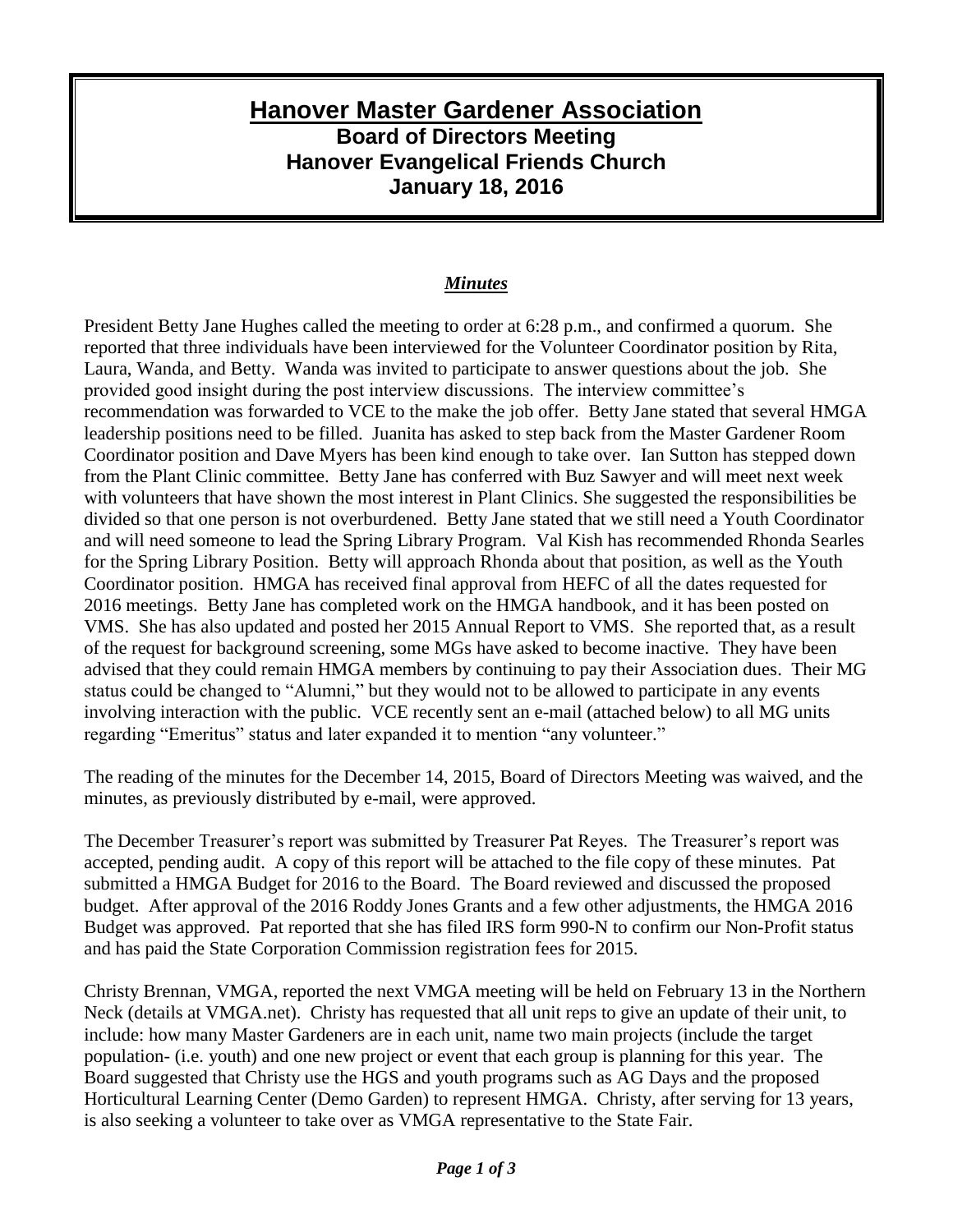Susie Knuth, Member Meetings, reported that she has scheduled Linda McBride to speak at the General Membership Meeting on February 5, 2016. Linda is a certified Virginia Master Naturalist, a Henrico MG, and a Henrico Tree Steward. Linda is a member of the North American Butterfly Society and the Butterfly Society of Virginia, and raises a variety of species of butterflies and moths. Her yard is landscaped in native plants for pollinators, and she has hosted tours for several organizations. Susie asked for any information or recommendations on possible speakers for future meetings.

Joel Klein, Plant Sales, was not able to attend, and e-mailed his report to Betty Jane. In his report he states that it looks like all of the vendors from the last spring plant sale will be back this spring. He is working on two new vendors recommended by Ed Wall. He asked the BOD to consider a new vendor that would specialize in pickles and/or jams and jellies. He suggested that Betsy Lyon or Jim Stewart might know of one from their farmer's market experience. Joel is in favor of a plant sale meeting in February. He recommends working on the plant sale matrix to better organize and to delegate responsibilities. Pat will call a meeting of those members that served on the Plant Sale Committee last year. Betty Jane, Doris Gullotta, and Ed Wall also volunteered to serve on the committee.

Beckey Watson, Grants Committee, reported that the committee received eight applications this year. She created a PDF for each of the grant applications, and sent them electronically to each of the committee members for review. The HMGA Grants Committee consists of Renee Mullins, Nancy LeFevre, Kristin Reihl, Mary Wagner, Sammye Daou, and Beckey Watson. The committee met on Tuesday, January 12, 2016, to review the grant applications and compare scores. The committee recommended the Board fund six of the eight grants for 2016. The committee's complete report and a summary of the applications with details of the projects and their merits are attached. The Grants Committee made tentative plans to meet in mid-May to discuss ways to enhance the grant application and review timing of the program, in order to garner more applicants, to increase the quality of projects, and suggest ways that Master Gardeners can assist applicants with their proposals and their outcomes. Beckey also suggested that the committee could look outside of the schools for educational grant opportunities. The Board discussed the recommendations of the committee and unanimously approved the funding of all six grants. Becky, Betty Jane, and Pat will take care of informing the applicants, congratulating the grant recipients, and sending out the checks. Dave Myers moved that the Board recognize the efforts, dedication, and diligence of the committee and thank them for their commitment in continuing to make the Roddy Jones Grants project a vital part of the HMGA commitment to the community. The motion was unanimously approved.

Ed Wall, HGS, stated that the winter HGS classes have started. Volunteer opportunities are posted on VMS. Classes are held at the Mechanicsville Library. The library will promote the classes, and sign-up will not be required to attend. Ed stated that MGs who attend a HGS class may record the training as CE on VMS. MGs may not claim more than one HGS class as CE. This CE opportunity is offered to replace the CE opportunity lost when 2016 Training Classes were canceled.

Lisa Willis suggested that the Board consider having some Member-led Meetings in other areas of the county to accommodate members in those areas. This topic was first presented by Lisa and discussed at the July 20, 2015, BOD Meeting. The Board again discussed the difficulties in finding a location that would meet all of the requirements of the HMGA. Lisa was unable to recommend any sites that would be suitable, and none have been suggested by those members that have raised the issue. Betty Jane said she would work with Dave on the Announcement Board, to send out a request for suggestions and look into the availability of other sites.